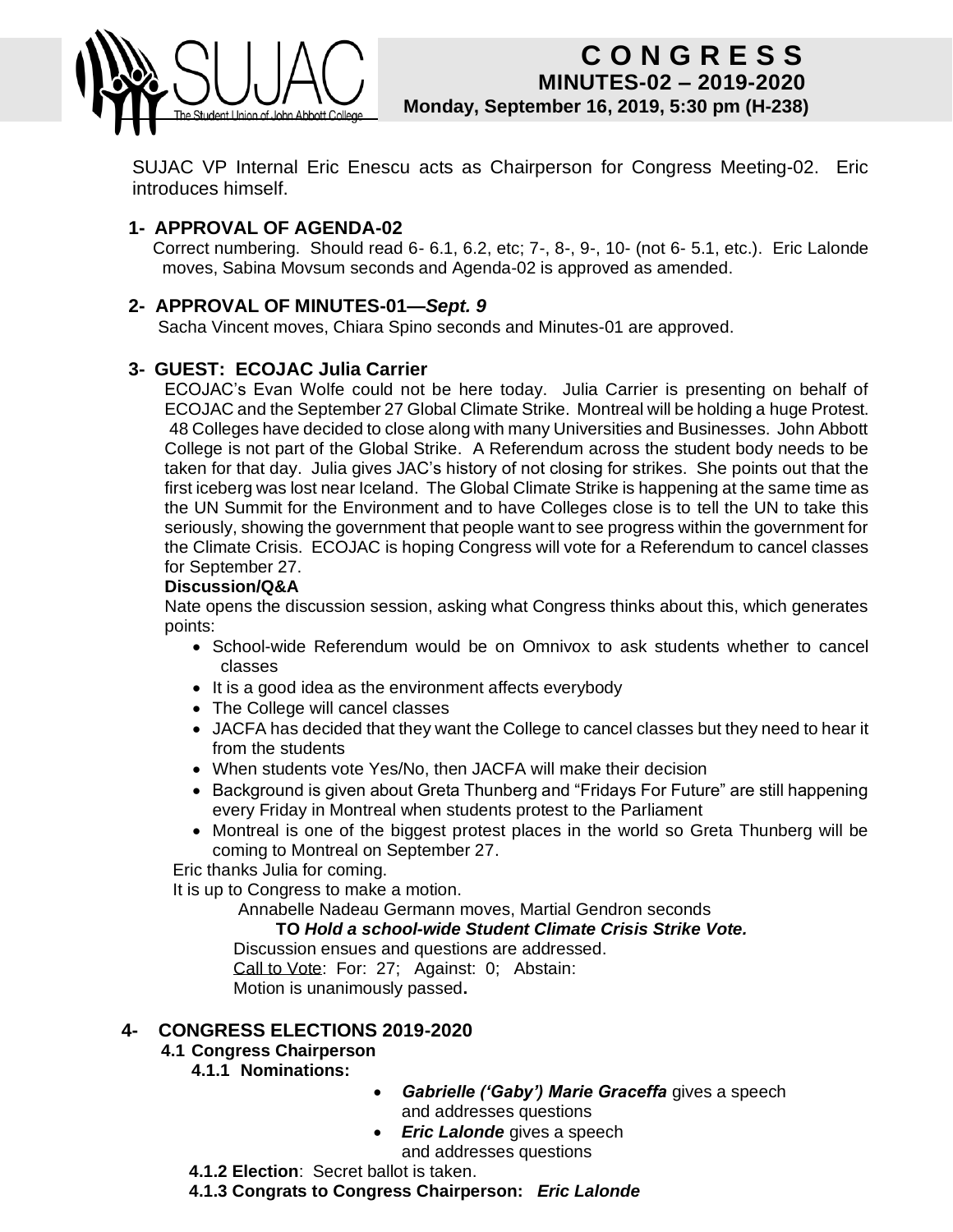## **4.2 Congress Secretary**

 **4.2.1 Nominations:**

- *Gabrielle ('Gaby') Marie Graceffa*
- *Etienne-Nathan Balasingam*
- **4.2.2 Election**: Congress agrees that Gaby and Etienne may take responsibility for the role of Congress Secretary and share the position as they decide

## **4.2.3 Congrats to Congress Secretary:** *Gaby Graceffa & Etienne Balasing*

**Eric Lalonde** takes over his new role as Congress Chairperson 2019-2020.

## **5- COMMITTEE REPORTS (Including Academic Council)**

#### **5.1 Explanation**

Bill gives explanation of how Committees work. SUJAC reps attend Committee meetings and bring back info to Congress so they are aware. Sometimes feedback is requested from Congress to take back to the Committee so it is very important to make a 'Committee Report'.

#### **5.2 Congressional Committees of:**

#### **5.2.1 Statutes & Statements (CSS)**

President Nathaniel Saad explains that the Execs have decided to make the review of the Constitution one of the SUJAC Priorities for 2019-2020. Therefore, Nate opens the 'Stats & States' Congressional Committee to review and revise if necessary the Constitution. Congress feedback may be needed at times in this process so Congress members offer to be on the Committee. Nate will get their schedules and they will go over the Constitution Articles, point by point, and bring back any

amendments to Congress for a 1<sup>st</sup> and 2<sup>nd</sup> reading:

- *Francesca Pasto*
- *Julio Neumann-Berryman*
- *Gabrielle ('Gaby') Marie Graceffa*
- *Richard Rassokhine (2nd Year)*
- *Alessia Ricclardelli*
- *Emma Doyle*
- *Jade Dubreuil*
- *Zihe Yin*
- *Maria George Sa Ikladious*
- *Sabina Movsum*

#### **5.2.2 External Affairs (CEA)**

VP External Davy Iconzi Irakoze opens the External Affairs Congressional Committee to create communication bodies outside the College, such as a 419 Committee, Fundraising, and Business Partnerships, Congress members offer to be on the Committee:

- *Hadjer Oubagha*
- *Chiara Spino*
- *Annabelle Nadeau-Germann*

# **6- COMMITTEE REPRESENTATION (See 'Committees List 2019-2020' Attached)**

 Explanations are given for each Committee and some priority seats are filled, i.e.,  **6.1 Academic Council Special Meeting--***Thursday, Sept. 19, 3:30 pm (AME-119)*

- *Gabrielle Marie Graceffa*
- *Etienne-Nathan Balasingam*
- **6.2 Academic Council 2019-2020 (3 Regular, 3 Replacement Reps)—Alt. Fridays, October 4, 1:00-3:30 (H-355)**

**Regular**

- *Jade Dubreuil (1:00-3:00)*
- *Sophie Gunyon*
- *Gabrielle ('Gaby') Marie Graceffa*